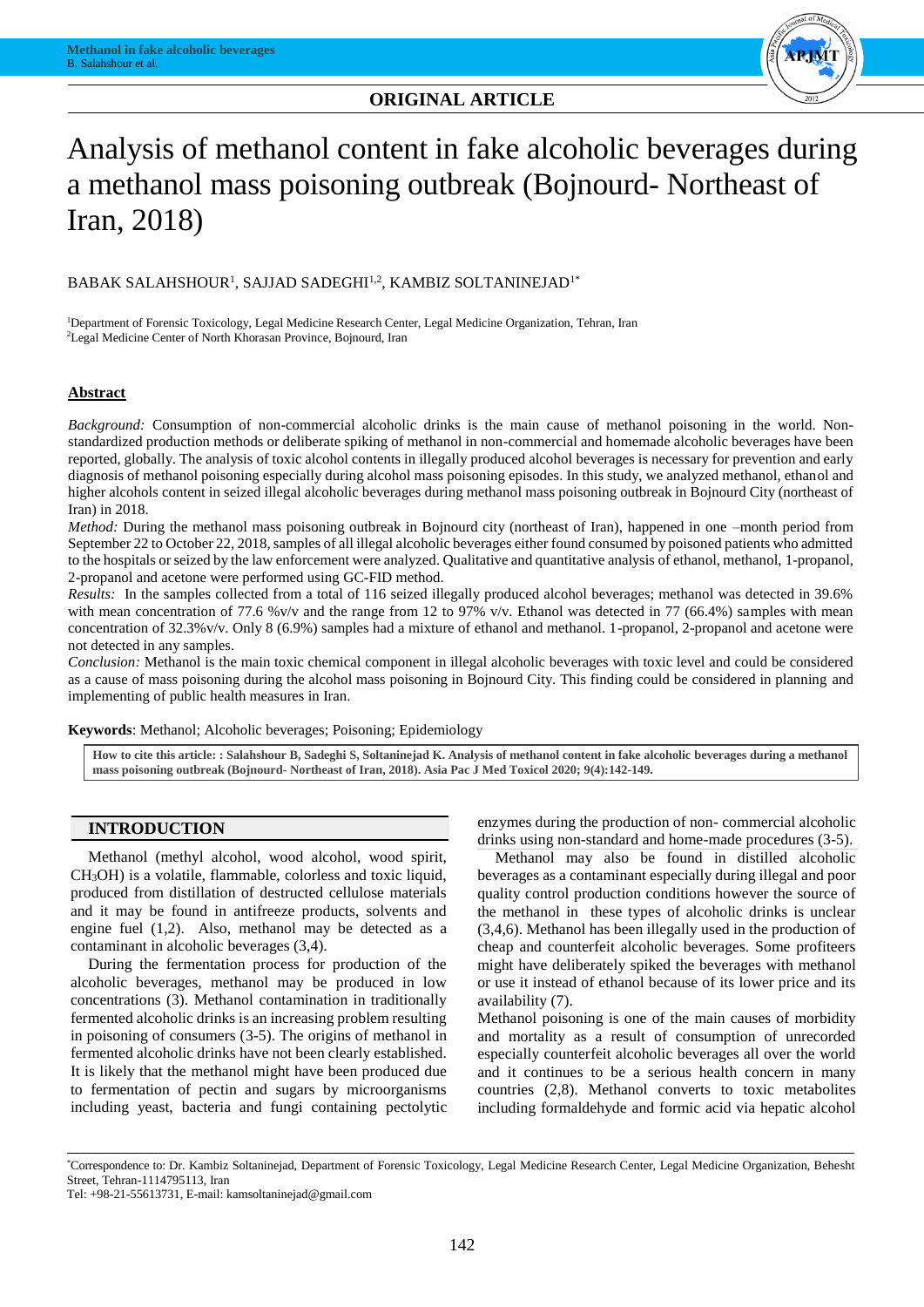dehydrogenase and aldehyde dehydrogenase, respectively. These metabolites cause the toxic presentations such as severe metabolic acidosis, optic neuropathy, cerebral edema and acute renal failure (9). Several major methanol mass poisoning outbreaks in developing countries with high morbidity and mortality have been reported (1,7-10).

Production of the illegal alcoholic drinks for economic benefits remains as a common problem, globally. In addition, in the Islamic countries like Iran, production, distribution, sale and consumption of the alcoholic beverages is prohibited and considered a criminal act according to the legal and religious rules (7,11). Nevertheless, in these countries the production of illegal alcoholic beverages is common (5,7).

Although, the methanol mass poisoning outbreak due to drinking of the illegal and non-standard alcoholic products have been reported, worldwide, there are scant data available about analysis of methanol content in consumed counterfeit alcoholic beverages (7,12).

In this study, we aimed to analyze methanol, ethanol and other toxic alcohols contents in seized unrecorded alcoholic beverages consumed by victims during a methanol mass poisoning outbreak.

#### **METHODS**

#### Sample and data collection

In a cross-sectional study, during the methanol mass poisoning outbreak in Bojnourd city (northeast of Iran), happened in one- month period from September 22 to October 22, 2018, samples of all submitted illegal alcoholic beverages either consumed by poisoned patients who admitted to the hospitals or seized by the law enforcement from the dealers, to the Forensic Toxicology Laboratory of the Legal Medicine Center (Bojnourd -Iran), have been analyzed. Also, the demographic and clinical outcomes of the patients were obtained from hospitals authorities.

#### Chemicals

Methanol, ethanol, 1-propanol, 2-propanol and acetone were purchased from Merck Co. (Darmstadt, Germany) and used as standards for qualitative and quantitative analysis of the samples. Double distilled water was purchased from Merck- Millipore. All chemicals were of high performance liquid chromatography grade.

#### Sample preparation

Samples were decanted into a volumetric flask and organoleptic examinations (including: appearance, volume, odor, color, pH (pH meter, Methrom, Switzerland), labeling information (if available) has been applied. For transparent samples,  $0.4\mu$ L of sample diluted by the double distilled water until final volume reach to 1mL. For turbid samples, the 10mL of sample filtered by Millipore® membrane filter  $(0.45\mu m)$  pore size, Merck Co, Germany) and then  $2\mu L$  of the sample directly injected into GC-FID.

#### GC- FID Analysis

The samples were analyzed using a Gas Chromatography-Flame Ionization Detector (GC-FID) system (6850 series, Agilent, USA). Separations of methanol, ethanol, 1-propanol,

2-propanol and acetone were accomplished using an Nickel tubing GC packed column (2.0 m,  $L \times 1/8$ "  $\times$  2.0 mm, ID), packed with Porapak Q, 80/100 mesh, pre-conditioned (Agilent, USA). Briefly, the GC-FID parameters were as follows: carrier gas: nitrogen (flow rate: 20 mL/min); Zero air with hydrogen gas as combustion gas; Injector temperature was 150ºC, detector temperature was 300ºC and column temperature was 140ºC. The signals and data acquisition system are processed by a software package (Chem Station®, Agilent, USA). This method has been validated previously and used as a routine analytical method for determining alcohols and related compounds according to the Standard Operating Procedure (SOP) manual in our laboratory.

The quantitative analysis of the target compounds was carried out following calibration of the GC-FID system. The calibration curves were obtained by injections of 1 ml of the standard mixtures containing individual target compounds at concentrations of 0.1,0.2, 0.4, 0.6, 0.8, and 1 volumetric percentage (v/v%) The concentrations of analytes in volume –volume percent  $(v/v \%)$  were calculated by the data analysis software according to the calibration curves.

Data were analyzing using Statistical Package for the Social Sciences (SPSS) software (SPSS Inc, Chicago) version 20.

#### **RESULTS**

During the methanol mass poisoning outbreak, a total of 74 patients were hospitalized over the period of 31 days. Sixty-nine (93.2%) of them were males with a mean age of 31 years (range: 15-61 years old). From the total of 74 patients, 8 were deceased, which made the overall mortality rate of 10.8%. Patients were treated with bicarbonate (94.5%), ethanol (100%), hemodialysis (14.8%), and mechanical ventilation (13.5%) based on their clinical presentations and blood gases. Out of the 66 patients who survived, two patients (3%) had developed toxic optic neuropathy, and one patient (1.5%) blindness. The rest of the survived patients discharged without any long-term complications.

From total of 116 samples that analyzed during the outbreak period, 46 alcoholic beverage samples obtained from poisoned patients and the rest of them were from the alcoholic drinks seized by the law enforcement from the dealers. The organoleptic evaluation results are shown in Table 1. The results showed that most of the samples were packaged in plastic bottles (86.2%), with volume range between 20- 1500 mL. The pH range of samples was 3.6- 4 (44.7%). Most of the samples (67.3%) had clear appearance. Majority of them were odorless (51.5%), followed by ethanol smell (38.6%) (Table 1).

The types of detected alcohols in the samples and their concentrations by  $v/v$  % are shown in Table 2. The findings were as followings, methanol was detected in 46 samples (39.6%). Ethanol was detected in 77 (66.4%) samples, 1 propanol, 2-propanol and acetone were not detected in the samples and only 8 (6.9%) samples had a mixture of ethanol and methanol. (Table 2) (Figure 1). Methanol vs. ethanol as the only component detected in 38 (32.7%) and 70 (60.3%) samples, respectively. (Figure 2 and 3)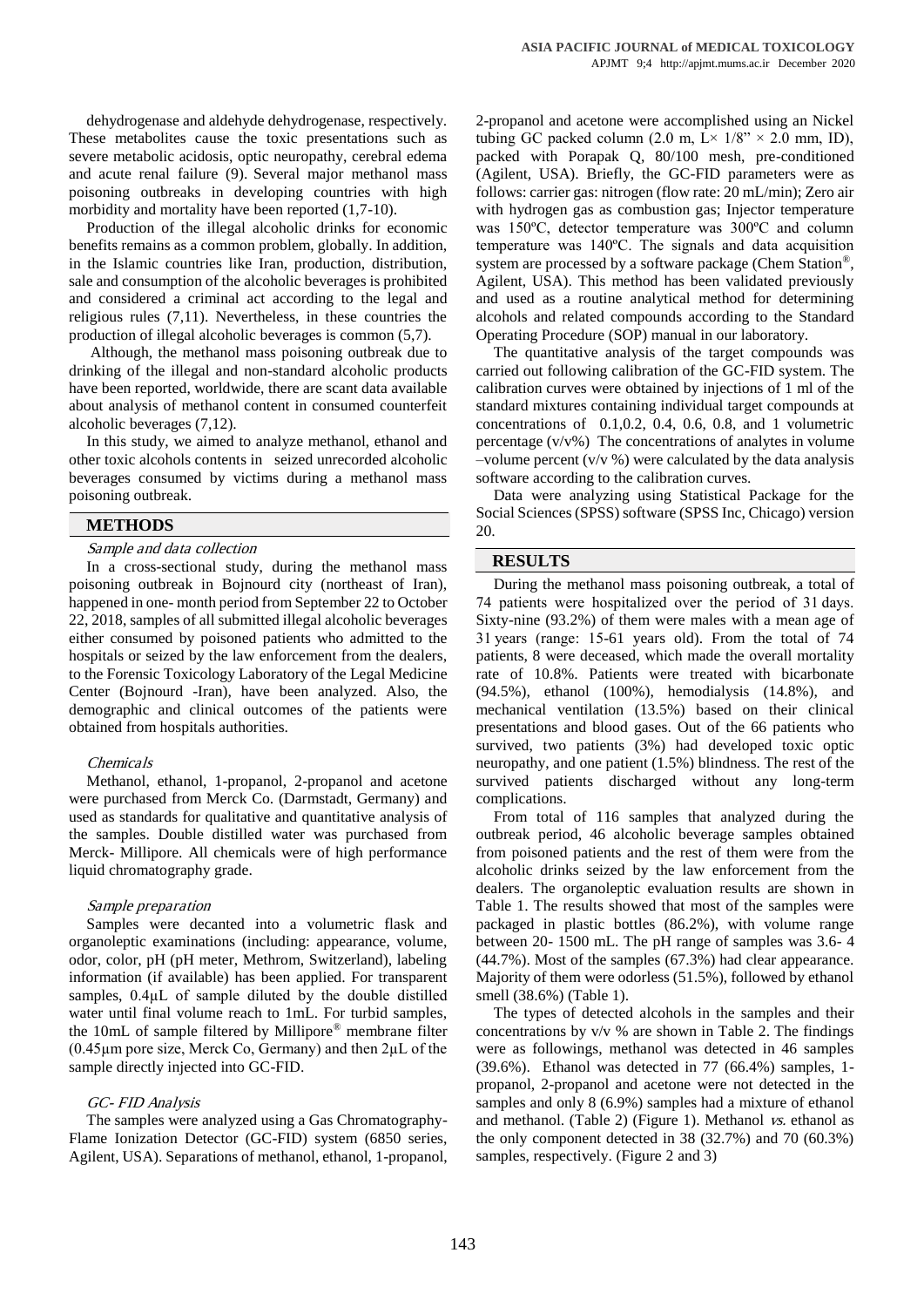| $\sim$                 |                |        |  |  |  |  |  |  |  |  |
|------------------------|----------------|--------|--|--|--|--|--|--|--|--|
| Organoleptic parameter | Frequency (%)  |        |  |  |  |  |  |  |  |  |
|                        | Plastic bottle | 86.2   |  |  |  |  |  |  |  |  |
| Type of Packaging      | Glass bottle   | 13.8   |  |  |  |  |  |  |  |  |
| Existence of packaging | Yes            | 86.2   |  |  |  |  |  |  |  |  |
| label                  | N <sub>o</sub> | 13.8   |  |  |  |  |  |  |  |  |
|                        | $50$           | 18.9   |  |  |  |  |  |  |  |  |
|                        | 51-100         | 11.3   |  |  |  |  |  |  |  |  |
|                        | 101-200        | 19.5   |  |  |  |  |  |  |  |  |
| Sample volume (mL)     | 201-300        | 26.1   |  |  |  |  |  |  |  |  |
|                        | 301-400        | 5.8    |  |  |  |  |  |  |  |  |
|                        | 401-500        | 6.4    |  |  |  |  |  |  |  |  |
|                        | 501-1000       | 7.4    |  |  |  |  |  |  |  |  |
|                        | >1000          | 4.6    |  |  |  |  |  |  |  |  |
|                        | $\leq$ 3       | $27\,$ |  |  |  |  |  |  |  |  |
|                        | $3.1 - 3.5$    | None   |  |  |  |  |  |  |  |  |
|                        | $3.6 - 4$      | 44.7   |  |  |  |  |  |  |  |  |
| pH                     | $4.1 - 4.5$    | None   |  |  |  |  |  |  |  |  |
|                        | $4.6 - 5$      | 20.1   |  |  |  |  |  |  |  |  |
|                        | $5.1 - 5.5$    | None   |  |  |  |  |  |  |  |  |
|                        | $5.6 - 6$      | 6.0    |  |  |  |  |  |  |  |  |
|                        | >6             | 2.2    |  |  |  |  |  |  |  |  |
|                        | Cherry red     | 8.5    |  |  |  |  |  |  |  |  |
|                        | <b>Brown</b>   | 23.1   |  |  |  |  |  |  |  |  |
|                        | Yellow         | 14.9   |  |  |  |  |  |  |  |  |
| Color                  | Red            | 1.6    |  |  |  |  |  |  |  |  |
|                        | Colorless      | 46.3   |  |  |  |  |  |  |  |  |
|                        | Orange         | 0.6    |  |  |  |  |  |  |  |  |
|                        | Gray           | 0.6    |  |  |  |  |  |  |  |  |
|                        | Cream          | 4.4    |  |  |  |  |  |  |  |  |
|                        | Clear          | 67.3   |  |  |  |  |  |  |  |  |
| Appearance             | Opaque         | 32.7   |  |  |  |  |  |  |  |  |
|                        | Rotten apple   | 5.8    |  |  |  |  |  |  |  |  |
| Odor                   | Alcohol        | 38.6   |  |  |  |  |  |  |  |  |
|                        | Vinegar        | 4.1    |  |  |  |  |  |  |  |  |
|                        | Odorless       | 51.5   |  |  |  |  |  |  |  |  |

**Table 1. Organoleptic characteristics of illegal alcoholic products (n=116)**

**Table 2. Composition of analyzed illegal alcohol samples.**

The average concentration of ethanol in the samples was 32.3% v/v, ranging from 2 to 95% v/v mean concentration of methanol in samples was 77.6% v/v ranged from 12 to 97% v/v.

#### **DISCUSSION**

Consumption of illegal and non-standard alcoholic drinks is a common cause of methanol mass poisoning around the world (1,2,13-15). In Iran, methanol poisoning continues to be a serious problem and almost all methanol fatalities are related to consumption of illegal and non-commercial alcoholic beverages containing methanol (7,8,16,17). As all activities related to alcoholic drinks are prohibited in Iran, illegally produced and smuggled alcoholic beverages are common and considered as a major health threat. Due to the absence of regulations for legal production of alcoholic beverages, in the context of prohibition of any activities related to them, illegal and homemade production occurs under poor quality conditions. The low price and availability of methanol is considered as significant factors in detecting methanol as main spiked component in illegal and noncommercial alcoholic drinks (7).

One of our important results in the present study was detection of methanol in 36.9% of studied samples, with high and fatal methanol concentrations (77.6% v/v with ranged from 12 to 97% v/v) (5). Also, an interesting finding in this study was detection of methanol as the only alcohol in 38 (32.7%) of all the samples. According to this finding it is concluded that the samples were industrial methanol which distributed and sold as alcoholic beverages. These findings are similar to the study about methanol mass poisoning outbreak with 154 patients in Estonia by Paasma et al. in 2001. During this methanol poisoning episode, some individuals obtained a barrel containing industrial methanol, diluted it with water and sold them in vodka bottles packaging (12). Dadpour et al., showed that the methanol was detected in only less than 0.5% of the seized samples analyzed in Mashhad city (Iran, from March 2013 to March 2014) (18). There has been an obvious rise in the prevalence of methanol contaminated alcoholic beverages in comparison with our study. It should be considered that the methanol concentration exceed 2%v/v in alcoholic beverages would be induced toxicity (5, 19). Also, the European Union limit for naturally produced methanol in alcoholic beverages is 0.4% v/v for methanol at 40% v/v for ethanol (19).

| Sample         | Concentration $(\%V/V)$ |           |    |                                |         | Sample | Concentration $(\%V/V)$ |    |    |                                |           |
|----------------|-------------------------|-----------|----|--------------------------------|---------|--------|-------------------------|----|----|--------------------------------|-----------|
| No.            | Ethanol                 |           |    | Methanol 1-Propanol 2-Propanol | Acetone | No.    | Ethanol                 |    |    | Methanol 1-Propanol 2-Propanol | Acetone   |
|                | 6                       | ND        | ND | ND                             | ND      | 59     | ND                      | 88 | ND | ND                             | ND        |
| $\overline{2}$ | 75                      | ND        | ND | <b>ND</b>                      | ND      | 60     | ND                      | 88 | ND | ND                             | <b>ND</b> |
| 3              | 80                      | ND        | ND | ND                             | ND      | 61     | ND                      | 86 | ND | ND                             | ND        |
| 4              | 90                      | <b>ND</b> | ND | <b>ND</b>                      | ND      | 62     | ND                      | 88 | ND | ND                             | ND        |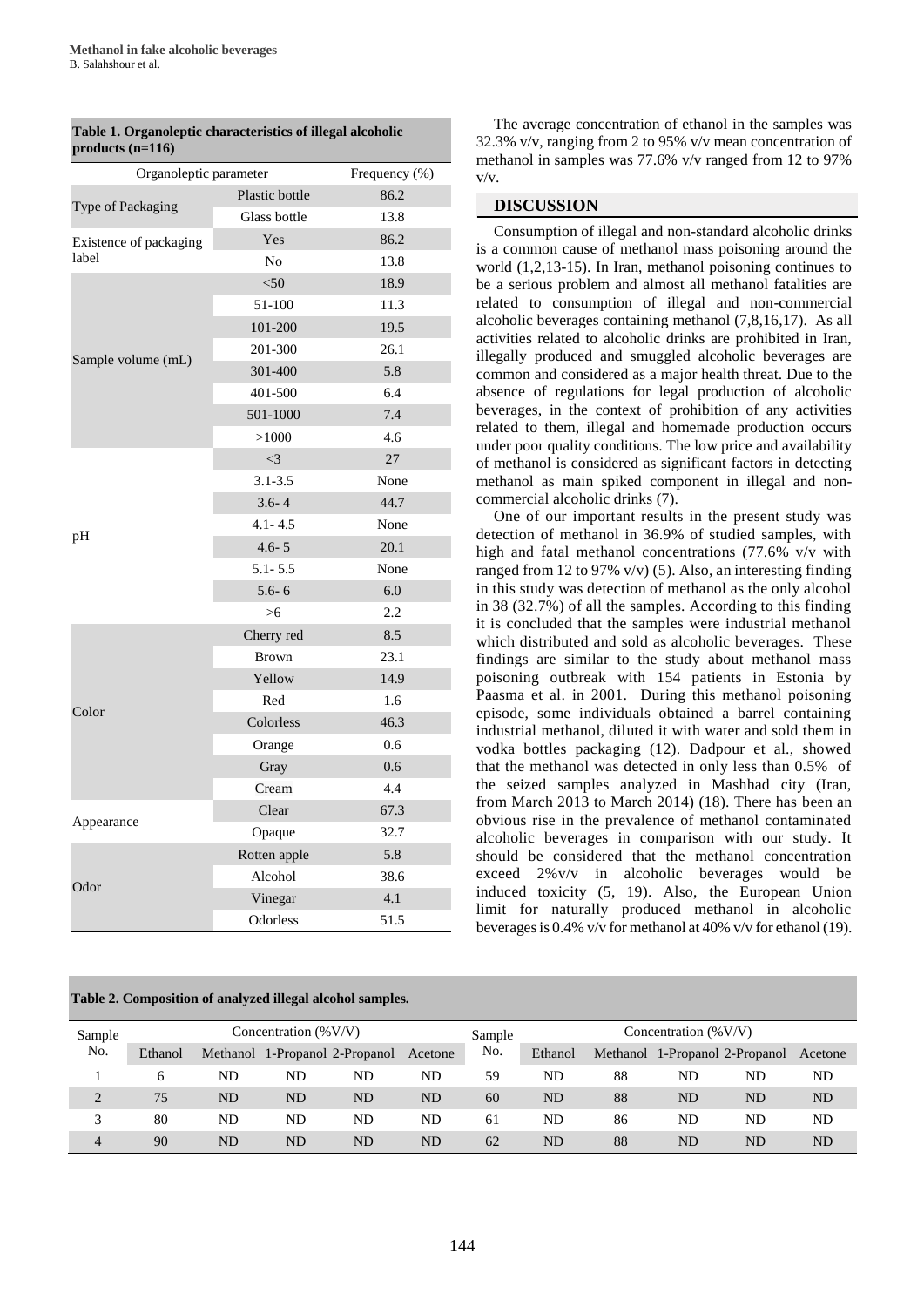# **Table 2. Continued.**

| Sample     | Concentration (%V/V) |            |                                |            |           | Sample  |                  |           | Concentration (%V/V)           |          |          |
|------------|----------------------|------------|--------------------------------|------------|-----------|---------|------------------|-----------|--------------------------------|----------|----------|
| No.        | Ethanol              |            | Methanol 1-Propanol 2-Propanol |            | Acetone   | No.     | Ethanol          |           | Methanol 1-Propanol 2-Propanol |          | Acetone  |
| 5          | 3                    | ${\rm ND}$ | ${\rm ND}$                     | ${\rm ND}$ | <b>ND</b> | 63      | ND               | 91        | ND                             | ND       | $\rm ND$ |
| $\sqrt{6}$ | ND                   | 45         | $\rm ND$                       | ND         | ND        | 64      | $\rm ND$         | 93        | ND                             | $\rm ND$ | $\rm ND$ |
| 7          | 16                   | 30         | ND                             | ND         | ND        | 65      | $\rm ND$         | 90        | ${\rm ND}$                     | $\rm ND$ | $\rm ND$ |
| $\,8\,$    | 80                   | $\rm ND$   | $\rm ND$                       | ND         | ND        | 66      | $\rm ND$         | 92        | $\rm ND$                       | $\rm ND$ | $\rm ND$ |
| 9          | 14                   | $\rm ND$   | ${\rm ND}$                     | ND         | ND        | 67      | $\rm ND$         | 93        | ND                             | $\rm ND$ | $\rm ND$ |
| 10         | 10                   | $\rm ND$   | $\rm ND$                       | ND         | ND        | 68      | $\rm ND$         | 88        | ND                             | $\rm ND$ | $\rm ND$ |
| 11         | $\overline{9}$       | 12         | ${\rm ND}$                     | $\rm ND$   | $\rm ND$  | 69      | $\rm ND$         | 97        | ND                             | $\rm ND$ | $\rm ND$ |
| 12         | 9                    | 15         | $\rm ND$                       | ND         | <b>ND</b> | $70\,$  | $10\,$           | <b>ND</b> | ND                             | $\rm ND$ | $\rm ND$ |
| 13         | 10                   | 16         | $\rm ND$                       | ND         | <b>ND</b> | 71      | 12               | <b>ND</b> | <b>ND</b>                      | $\rm ND$ | $\rm ND$ |
| 14         | $\boldsymbol{7}$     | $20\,$     | $\rm ND$                       | ND         | ND        | 72      | $10\,$           | ND        | ND                             | $\rm ND$ | $\rm ND$ |
| 15         | 10                   | 32         | ${\rm ND}$                     | ND         | ND        | 73      | 14               | ND        | ND                             | $\rm ND$ | $\rm ND$ |
| 16         | 12                   | $\rm ND$   | $\rm ND$                       | $\rm ND$   | ND        | 74      | $12\,$           | ND        | $\rm ND$                       | $\rm ND$ | $\rm ND$ |
| 17         | 12                   | $\rm ND$   | $\rm ND$                       | $\rm ND$   | $\rm ND$  | 75      | 12               | ND        | ND                             | $\rm ND$ | $\rm ND$ |
| 18         | 37                   | 20         | $\rm ND$                       | ND         | ND        | 76      | $12\,$           | ND        | ND                             | $\rm ND$ | $\rm ND$ |
| 19         | 11                   | 33         | ${\rm ND}$                     | $\rm ND$   | $\rm ND$  | $77 \,$ | 35               | ND        | ND                             | $\rm ND$ | $\rm ND$ |
| 20         | 9                    | $\rm ND$   | $\rm ND$                       | ND         | ND        | 78      | $\boldsymbol{7}$ | ND        | $\rm ND$                       | $\rm ND$ | $\rm ND$ |
| 21         | 4.5                  | $\rm ND$   | ${\rm ND}$                     | ND         | <b>ND</b> | 79      | 14               | ND        | ND                             | $\rm ND$ | $\rm ND$ |
| 22         | 13                   | $\rm ND$   | $\rm ND$                       | ND         | <b>ND</b> | $80\,$  | $\overline{7}$   | ND        | ND                             | $\rm ND$ | $\rm ND$ |
| 23         | 5                    | $\rm ND$   | $\rm ND$                       | ND         | <b>ND</b> | 81      | 8                | ND        | ND                             | $\rm ND$ | $\rm ND$ |
| 24         | $\,8\,$              | $\rm ND$   | $\rm ND$                       | ND         | ND        | 82      | $8\,$            | ND        | ND                             | $\rm ND$ | $\rm ND$ |
| 25         | $\overline{4}$       | $\rm ND$   | ${\rm ND}$                     | ND         | ND        | 83      | 11               | ND        | ND                             | $\rm ND$ | $\rm ND$ |
| 26         | 13                   | $\rm ND$   | $\rm ND$                       | ND         | <b>ND</b> | 84      | 11               | <b>ND</b> | $\rm ND$                       | $\rm ND$ | $\rm ND$ |
| 27         | $\overline{7}$       | $\rm ND$   | ${\rm ND}$                     | ND         | <b>ND</b> | 85      | $\boldsymbol{9}$ | <b>ND</b> | ND                             | $\rm ND$ | ND       |
| 28         | 12                   | $\rm ND$   | $\rm ND$                       | ND         | <b>ND</b> | 86      | $12\,$           | ND        | ND                             | $\rm ND$ | $\rm ND$ |
| 29         | 3                    | $\rm ND$   | ${\rm ND}$                     | ND         | ND        | 87      | 45               | ND        | ND                             | $\rm ND$ | $\rm ND$ |
| 30         | ND                   | 88         | $\rm ND$                       | $\rm ND$   | ND        | 88      | $8\,$            | ND        | $\rm ND$                       | $\rm ND$ | $\rm ND$ |
| 31         | <b>ND</b>            | 94         | $\rm ND$                       | <b>ND</b>  | <b>ND</b> | 89      | 33               | ND        | ND                             | $\rm ND$ | ND       |
| 32         | ND                   | 88         | $\rm ND$                       | ND         | ND        | 90      | 39               | ND        | ND                             | $\rm ND$ | $\rm ND$ |
| 33         | $\rm ND$             | 86         | $\rm ND$                       | ND         | $\rm ND$  | 91      | $\overline{c}$   | $\rm ND$  | ND                             | $\rm ND$ | ND       |
| 34         | $88\,$               | $\rm ND$   | $\rm ND$                       | $\rm ND$   | ND        | 92      | 41               | $\rm ND$  | $\rm ND$                       | $\rm ND$ | ND       |
| 35         | ND                   | 90         | ND                             | ${\rm ND}$ | <b>ND</b> | 93      | 41               | ND        | $\rm ND$                       | $\rm ND$ | ND       |
| 36         | 91                   | $\rm ND$   | $\rm ND$                       | $\rm ND$   | $\rm ND$  | 94      | $\mathfrak{Z}$   | $\rm ND$  | ND                             | $\rm ND$ | $\rm ND$ |
| 37         | 95                   | ND         | ND                             | ND         | ND        | 95      | 8                | ND        | ND                             | ND       | ND       |
| 38         | ND                   | 92         | $\rm ND$                       | $\rm ND$   | ND        | 96      | $29\,$           | ND        | ND                             | $\rm ND$ | ND       |
| 39         | <b>ND</b>            | 92         | $\rm ND$                       | $\rm ND$   | $\rm ND$  | 97      | 39               | ND        | ND                             | $\rm ND$ | ND       |
| $40\,$     | ND                   | 90         | ND                             | ND         | ND        | 98      | $\mathfrak{Z}$   | ND        | ${\rm ND}$                     | ND       | ND       |
| 41         | ND                   | 94         | $\rm ND$                       | ND         | <b>ND</b> | 99      | 33               | ND        | <b>ND</b>                      | ND       | ND       |
| 42         | <b>ND</b>            | 90         | ND                             | ND         | ND        | 100     | 13               | ND        | ${\rm ND}$                     | $\rm ND$ | ND       |
| 43         | $\rm ND$             | 96         | $\rm ND$                       | $\rm ND$   | $\rm ND$  | 101     | 41               | ND        | $\rm ND$                       | $\rm ND$ | $\rm ND$ |
| $44\,$     | ND                   | 86         | ND                             | $\rm ND$   | $\rm ND$  | 102     | 10               | ND        | ND                             | ND       | ND       |
| 45         | <b>ND</b>            | 86         | ND                             | ND         | <b>ND</b> | 103     | 94               | ND        | <b>ND</b>                      | ND       | ND       |
| 46         | ND                   | 92         | $\rm ND$                       | $\rm ND$   | $\rm ND$  | 104     | 89               | ND        | $\rm ND$                       | $\rm ND$ | $\rm ND$ |
| 47         | ND                   | 93         | ND                             | ND         | $\rm ND$  | 105     | $87\,$           | ND        | ND                             | $\rm ND$ | ND       |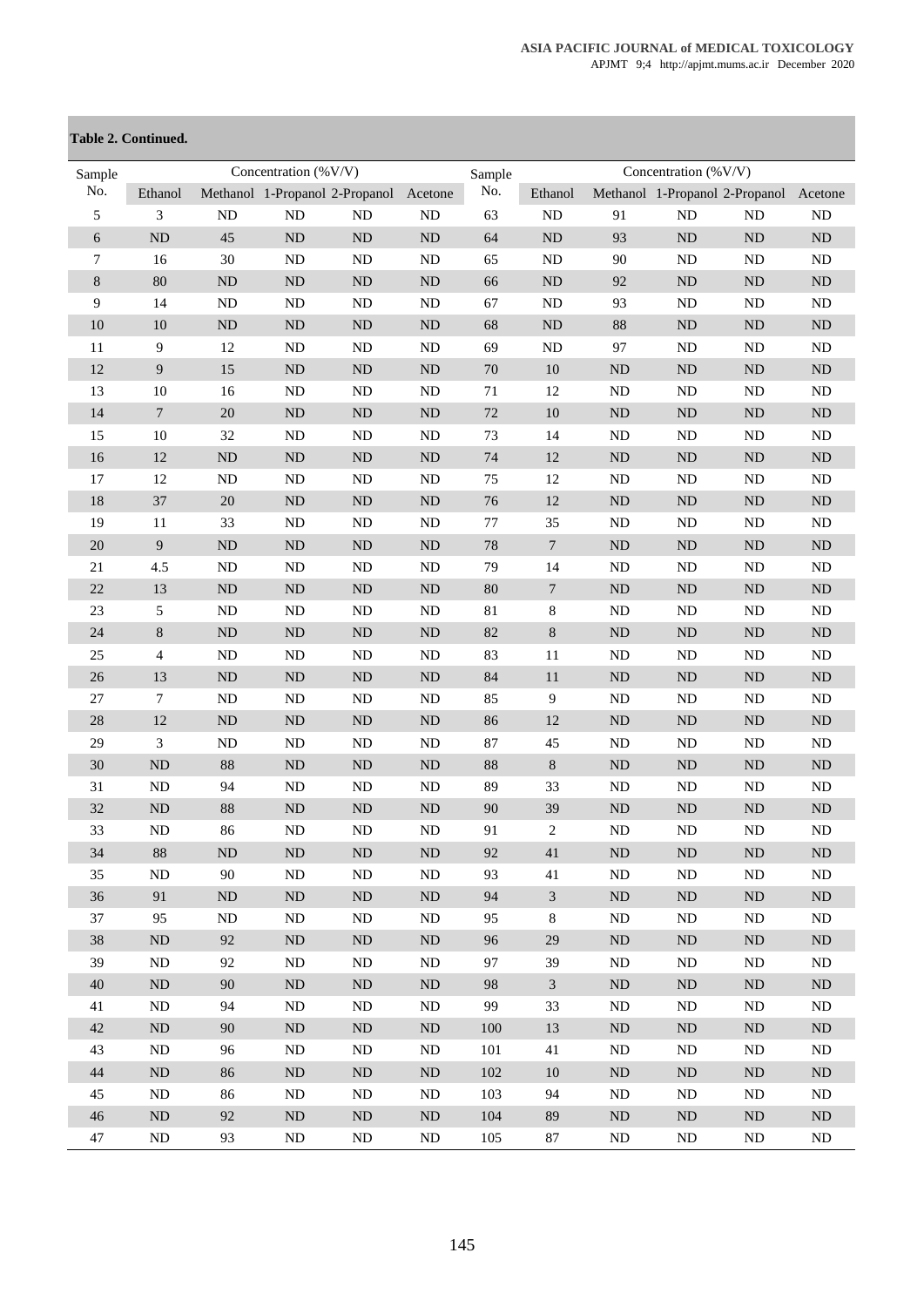# **Table 2. Continued.**

| Sample | Concentration $(\%V/V)$ |    |    |                                |           |     | Concentration $(\%V/V)$ |                |           |                                |                |
|--------|-------------------------|----|----|--------------------------------|-----------|-----|-------------------------|----------------|-----------|--------------------------------|----------------|
| No.    | Ethanol                 |    |    | Methanol 1-Propanol 2-Propanol | Acetone   | No. | Ethanol                 |                |           | Methanol 1-Propanol 2-Propanol | Acetone        |
| 48     | ND                      | 92 | ND | ND                             | ND        | 106 | 70                      | ND             | ND        | ND                             | ND             |
| 49     | N <sub>D</sub>          | 87 | ND | <b>ND</b>                      | <b>ND</b> | 107 | 83                      | N <sub>D</sub> | <b>ND</b> | <b>ND</b>                      | N <sub>D</sub> |
| 50     | ND                      | 90 | ND | ND                             | ND        | 108 | 90                      | ND             | ND        | ND                             | ND             |
| 51     | <b>ND</b>               | 93 | ND | <b>ND</b>                      | ND        | 109 | 90                      | ND             | <b>ND</b> | <b>ND</b>                      | N <sub>D</sub> |
| 52     | ND                      | 89 | ND | ND                             | <b>ND</b> | 110 | 75                      | ND             | ND        | <b>ND</b>                      | ND             |
| 53     | N <sub>D</sub>          | 94 | ND | <b>ND</b>                      | <b>ND</b> | 111 | 75                      | ND             | <b>ND</b> | <b>ND</b>                      | N <sub>D</sub> |
| 54     | ND                      | 94 | ND | ND                             | ND        | 112 | 86                      | ND             | ND        | ND                             | ND             |
| 55     | N <sub>D</sub>          | 90 | ND | <b>ND</b>                      | ND        | 113 | 86                      | ND             | <b>ND</b> | <b>ND</b>                      | N <sub>D</sub> |
| 56     | ND                      | 89 | ND | <b>ND</b>                      | ND        | 114 | 90                      | ND             | ND        | ND                             | ND             |
| 57     | <b>ND</b>               | 92 | ND | <b>ND</b>                      | <b>ND</b> | 115 | 8                       | N <sub>D</sub> | <b>ND</b> | <b>ND</b>                      | N <sub>D</sub> |
| 58     | ND                      | 87 | ND | ND                             | ND        | 116 | 18                      | ND             | ND        | ND                             | ND             |
|        |                         |    |    |                                |           |     |                         |                |           |                                |                |

ND: Not detected



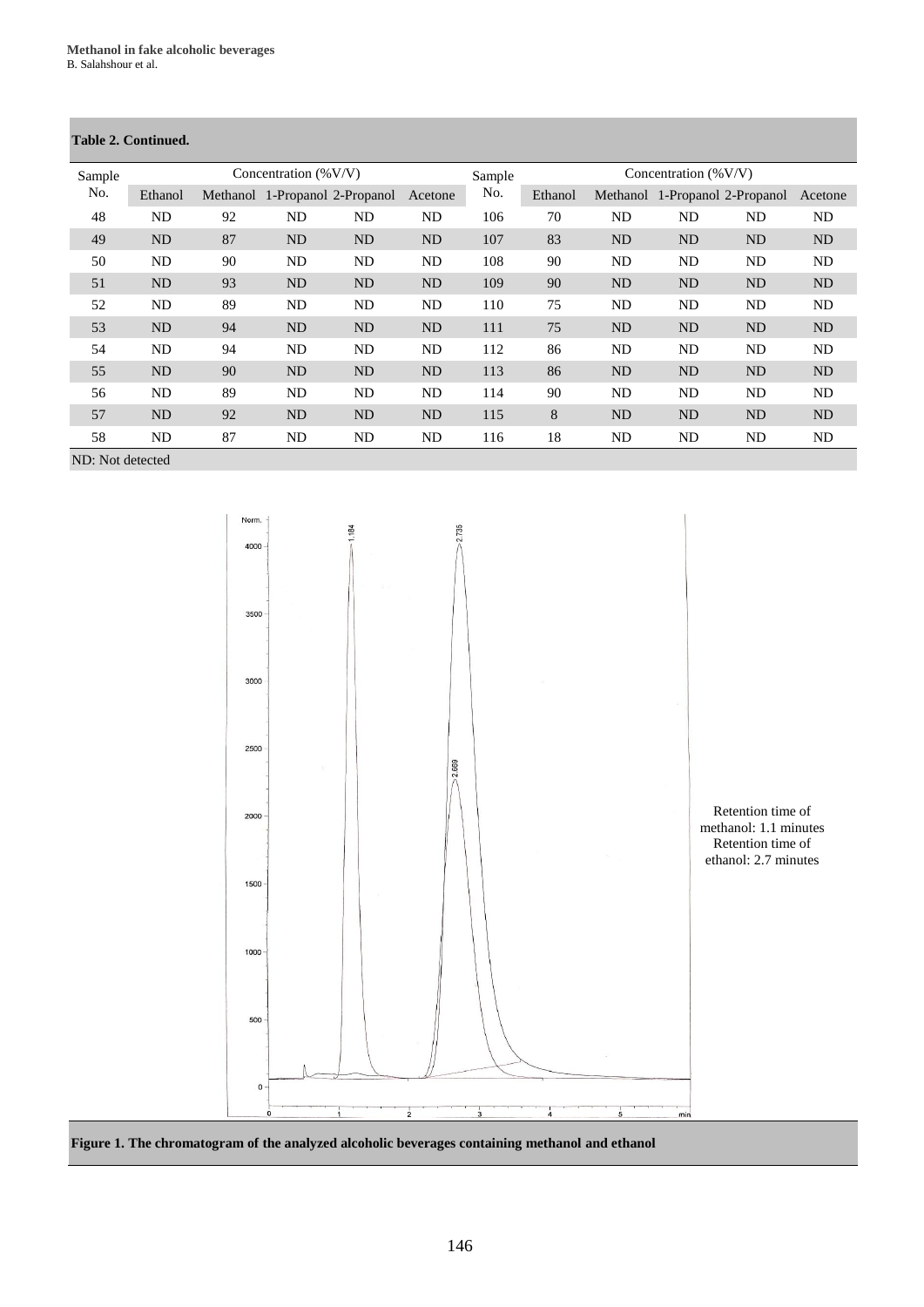

**Figure 2. The chromatogram of the analyzed alcoholic beverages containing methanol**



Our result is different from previous study reported from Turkey by Arslan et al. (2015) in which methanol has been detected in 75% of analyzed illegal alcoholic samples (n=56), however its concentration was in the acceptable level according to Turkish Food Codex (less than 0.4% v/v) (5). In Lao et al (2019) study in Vietnam, 17 samples of total 20 homemade alcoholic drinks made out of rice contained detectable levels of methanol [the median concentration was 9 mg/L (equivalent to 0.001% v/v) (range: 2-37 mg/L) and did not contain sufficient amount of methanol to cause toxicity] (4).

According to the results of these studies, the researchers

 $\overline{\phantom{a}}$ 

concluded that the methanol being added to ethanol post production for financial gains (4). In our study, the high concentrations of methanol in the alcoholic drinks analyzed in absence of ethanol and other higher alcohols such as1 propanol and 2-propanol, have been considered as indicator of counterfeit alcoholic beverages. Consumption of these counterfeit/non-commercial/illegally produced alcoholic products could be considered as the main source in methanol mass poisoning.

Previous studies have shown that the illegal and nonstandard alcoholic beverages have higher ethanol content compared to the legal products (5,18). For example, Zeren et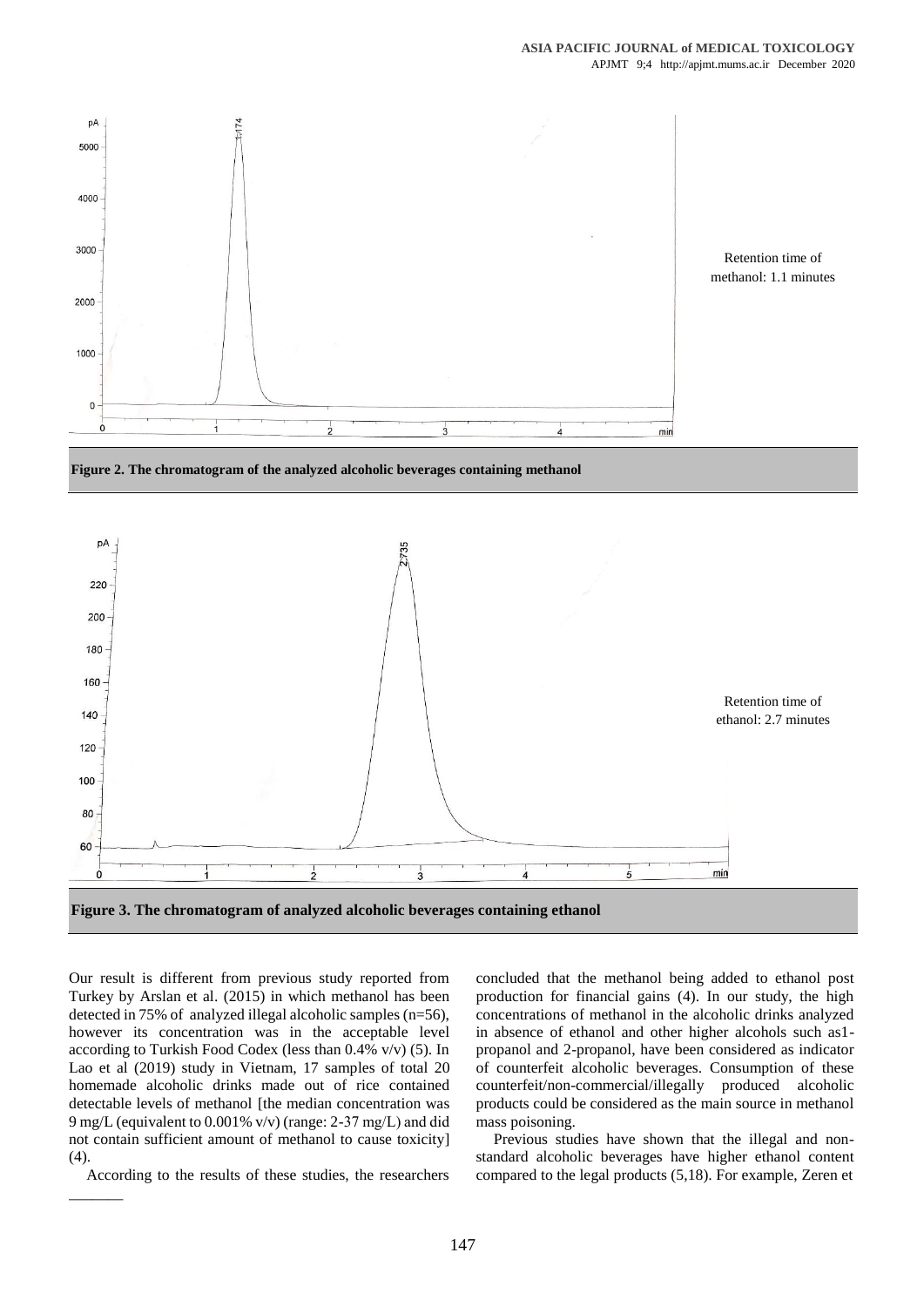al. (2012) study from Turkey showed that the ethanol level in illegal alcoholic beverages was detected with an average of 43%v/v (20). Ghadirzadeh et al., in a cross-sectional study on 100 seized alcoholic beverages samples which referred to the laboratory of Legal Medicine Center of Tehran, Iran, during the last 6 months of 2017, showed that the ethanol was found in 95% of samples with a range between 1 - 83% v/v (21). In our study the mean ethanol concentration detected as 32% v/v and it is consistent with other studies findings (5,20, 21). It could be related to similarity in production method for these types of beverages in which distillation as the main method of production.

Alcohols with more than two carbon atoms are defined as higher alcohols (22). Higher alcohols (including 1-propanol, 2-propanol, 1-butanol, 2-butanol, isobutanol, isoamyl alcohol and 1-hexanol) produce naturally in alcoholic beverages as byproducts during alcoholic fermentation. The levels of higher alcohols in illicit/unrecorded/homemade produced alcoholic drinks might cause severe health consequences including liver diseases, chronic poisoning and death (23). Lachenmeier et al. (2008) proposed a preliminary guideline level would be 1000  $g/hl$  (equivalent to 1.25% v/v) of pure alcohol for the sum of all higher alcohols. In our study, 1-propanol, 2- propanol and acetone were not detected in the samples. It can be explained by the distillation as a main method for production of the nonsurrogate (commercial/unrecorded/homemade) alcoholic products.

This study is the first designed research in Iran in which toxic alcohols content in illegal alcoholic beverages during a methanol mass poisoning outbreak has been analyzed. Further studies in other geographical regions in Iran with larger sample sizes are required to provide a clear picture of prevalence, implicating and percolating factors and chemical profiles of non-commercial/counterfeit/ homemade alcoholic drinks should be suggested.

## **CONCLUSION**

Methanol is a main toxic alcohol detected with high concentration in non-commercially produced alcoholic beverages in Iran and it is responsible for induced acute toxicity by consumption of these products. It can be concluded that there is an immediate need for health authorities for massively educating the general population in regard to seriousness of methanol toxicity and non-commercial alcohols containing it. Finally, implementation of strict policies and surveillance of methanol sources control should be proposed as a preventive measure for public access to methanol.

## **ACKNOWLEDGMENTS**

The authors acknowledge all staff of the forensic toxicology laboratory of Bojnourd Legal Medicine Center and our colleagues in the North Khorasan University of Medical Sciences for their invaluable assistance.

**Conflicts of Interest:** None to be declared

**Ethical Approval:** The ethical committee of the Legal Medicine Research Center approved this project (ID No.20445).

#### **REFERENCES**

- 1. [Md Noor J,](https://www.ncbi.nlm.nih.gov/pubmed/?term=Md%20Noor%20J%5BAuthor%5D&cauthor=true&cauthor_uid=32028888) [Hawari R,](https://www.ncbi.nlm.nih.gov/pubmed/?term=Hawari%20R%5BAuthor%5D&cauthor=true&cauthor_uid=32028888) [Mokhtar MF,](https://www.ncbi.nlm.nih.gov/pubmed/?term=Mokhtar%20MF%5BAuthor%5D&cauthor=true&cauthor_uid=32028888) [Yussof SJ,](https://www.ncbi.nlm.nih.gov/pubmed/?term=Yussof%20SJ%5BAuthor%5D&cauthor=true&cauthor_uid=32028888) [Chew](https://www.ncbi.nlm.nih.gov/pubmed/?term=Chew%20N%5BAuthor%5D&cauthor=true&cauthor_uid=32028888)  [N,](https://www.ncbi.nlm.nih.gov/pubmed/?term=Chew%20N%5BAuthor%5D&cauthor=true&cauthor_uid=32028888) [Norzan NA,](https://www.ncbi.nlm.nih.gov/pubmed/?term=Norzan%20NA%5BAuthor%5D&cauthor=true&cauthor_uid=32028888) et al. Methanol outbreak: a Malaysian tertiary hospital experience. *[Int J Emerg Med](https://www.ncbi.nlm.nih.gov/pubmed/32028888)* 2020;13(1):6.
- 2. [Zyoud SH,](https://www.ncbi.nlm.nih.gov/pubmed/?term=Zyoud%20SH%5BAuthor%5D&cauthor=true&cauthor_uid=25949270) [Al-Jabi SW,](https://www.ncbi.nlm.nih.gov/pubmed/?term=Al-Jabi%20SW%5BAuthor%5D&cauthor=true&cauthor_uid=25949270) [Sweileh WM,](https://www.ncbi.nlm.nih.gov/pubmed/?term=Sweileh%20WM%5BAuthor%5D&cauthor=true&cauthor_uid=25949270) [Awang R,](https://www.ncbi.nlm.nih.gov/pubmed/?term=Awang%20R%5BAuthor%5D&cauthor=true&cauthor_uid=25949270) [Waring](https://www.ncbi.nlm.nih.gov/pubmed/?term=Waring%20WS%5BAuthor%5D&cauthor=true&cauthor_uid=25949270)  [WS.](https://www.ncbi.nlm.nih.gov/pubmed/?term=Waring%20WS%5BAuthor%5D&cauthor=true&cauthor_uid=25949270) Bibliometric profile of the global scientific research on methanol poisoning (1902-2012). [J Occup Med](https://www.ncbi.nlm.nih.gov/pubmed/25949270)  [Toxicol](https://www.ncbi.nlm.nih.gov/pubmed/25949270) 2015;10:17.
- 3. [Ohimain EI.](https://www.ncbi.nlm.nih.gov/pubmed/?term=Ohimain%20EI%5BAuthor%5D&cauthor=true&cauthor_uid=27652180) Methanol contamination in traditionally fermented alcoholic beverages: the microbial dimension. [Springerplus](https://www.ncbi.nlm.nih.gov/pubmed/27652180) 2016;5(1):1607.
- 4. [Lao Y,](https://www.ncbi.nlm.nih.gov/pubmed/?term=Lao%20Y%5BAuthor%5D&cauthor=true&cauthor_uid=31095796) [Pham BD,](https://www.ncbi.nlm.nih.gov/pubmed/?term=Pham%20BD%5BAuthor%5D&cauthor=true&cauthor_uid=31095796) [Le HT,](https://www.ncbi.nlm.nih.gov/pubmed/?term=Le%20HT%5BAuthor%5D&cauthor=true&cauthor_uid=31095796) [Nguyen Van H,](https://www.ncbi.nlm.nih.gov/pubmed/?term=Nguyen%20Van%20H%5BAuthor%5D&cauthor=true&cauthor_uid=31095796) [Hovda KE.](https://www.ncbi.nlm.nih.gov/pubmed/?term=Hovda%20KE%5BAuthor%5D&cauthor=true&cauthor_uid=31095796)  Methanol content in homemade alcohol from a province in North Vietnam. [Drug Alcohol Rev](https://www.ncbi.nlm.nih.gov/pubmed/31095796) 2019;38(5):537-42.
- 5. [Arslan MM,](https://www.ncbi.nlm.nih.gov/pubmed/?term=Arslan%20MM%5BAuthor%5D&cauthor=true&cauthor_uid=26048498) [Zeren C,](https://www.ncbi.nlm.nih.gov/pubmed/?term=Zeren%20C%5BAuthor%5D&cauthor=true&cauthor_uid=26048498) [Aydin Z,](https://www.ncbi.nlm.nih.gov/pubmed/?term=Aydin%20Z%5BAuthor%5D&cauthor=true&cauthor_uid=26048498) [Akcan R,](https://www.ncbi.nlm.nih.gov/pubmed/?term=Akcan%20R%5BAuthor%5D&cauthor=true&cauthor_uid=26048498) [Dokuyucu R,](https://www.ncbi.nlm.nih.gov/pubmed/?term=Dokuyucu%20R%5BAuthor%5D&cauthor=true&cauthor_uid=26048498) [Keten](https://www.ncbi.nlm.nih.gov/pubmed/?term=Keten%20A%5BAuthor%5D&cauthor=true&cauthor_uid=26048498)  [A,](https://www.ncbi.nlm.nih.gov/pubmed/?term=Keten%20A%5BAuthor%5D&cauthor=true&cauthor_uid=26048498) [Cekin N.](https://www.ncbi.nlm.nih.gov/pubmed/?term=Cekin%20N%5BAuthor%5D&cauthor=true&cauthor_uid=26048498) Analysis of methanol and its derivatives in illegally produced alcoholic beverages. [J Forensic Leg](https://www.ncbi.nlm.nih.gov/pubmed/26048498)  [Med](https://www.ncbi.nlm.nih.gov/pubmed/26048498) 2015;33:56-60.
- 6. [Ou TH,](https://www.ncbi.nlm.nih.gov/pubmed/?term=Ou%20TH%5BAuthor%5D&cauthor=true&cauthor_uid=30663304) [Wang Y,](https://www.ncbi.nlm.nih.gov/pubmed/?term=Wang%20Y%5BAuthor%5D&cauthor=true&cauthor_uid=30663304) [Fang D,](https://www.ncbi.nlm.nih.gov/pubmed/?term=Fang%20D%5BAuthor%5D&cauthor=true&cauthor_uid=30663304) [Narayanan SR,](https://www.ncbi.nlm.nih.gov/pubmed/?term=Narayanan%20SR%5BAuthor%5D&cauthor=true&cauthor_uid=30663304) [Wu W.](https://www.ncbi.nlm.nih.gov/pubmed/?term=Wu%20W%5BAuthor%5D&cauthor=true&cauthor_uid=30663304) Detection of fake alcoholic beverages using electrolyte-free nanogap electrochemical cells. ACS Appl Mater [Interfaces](https://www.ncbi.nlm.nih.gov/pubmed/30663304) 2019;11(6):6217-23.
- 7. [Aghababaeian H,](https://www.ncbi.nlm.nih.gov/pubmed/?term=Aghababaeian%20H%5BAuthor%5D&cauthor=true&cauthor_uid=30715164) [Araghi Ahvazi L,](https://www.ncbi.nlm.nih.gov/pubmed/?term=Araghi%20Ahvazi%20L%5BAuthor%5D&cauthor=true&cauthor_uid=30715164) [Ostadtaghizadeh A.](https://www.ncbi.nlm.nih.gov/pubmed/?term=Ostadtaghizadeh%20A%5BAuthor%5D&cauthor=true&cauthor_uid=30715164)  The methanol poisoning outbreaks in Iran 2018. [Alcohol](https://www.ncbi.nlm.nih.gov/pubmed/30715164)  [Alcohol](https://www.ncbi.nlm.nih.gov/pubmed/30715164) 2019;54(2):128-30.
- 8. [Massoumi G,](https://www.ncbi.nlm.nih.gov/pubmed/?term=Massoumi%20G%5BAuthor%5D&cauthor=true&cauthor_uid=22289573) [Saberi K,](https://www.ncbi.nlm.nih.gov/pubmed/?term=Saberi%20K%5BAuthor%5D&cauthor=true&cauthor_uid=22289573) [Eizadi-Mood N,](https://www.ncbi.nlm.nih.gov/pubmed/?term=Eizadi-Mood%20N%5BAuthor%5D&cauthor=true&cauthor_uid=22289573) [Shamsi M,](https://www.ncbi.nlm.nih.gov/pubmed/?term=Shamsi%20M%5BAuthor%5D&cauthor=true&cauthor_uid=22289573) [Alavi](https://www.ncbi.nlm.nih.gov/pubmed/?term=Alavi%20M%5BAuthor%5D&cauthor=true&cauthor_uid=22289573)  [M,](https://www.ncbi.nlm.nih.gov/pubmed/?term=Alavi%20M%5BAuthor%5D&cauthor=true&cauthor_uid=22289573) [Morteza A.](https://www.ncbi.nlm.nih.gov/pubmed/?term=Morteza%20A%5BAuthor%5D&cauthor=true&cauthor_uid=22289573) Methanol poisoning in Iran, from 2000 to 2009. [Drug Chem Toxicol](https://www.ncbi.nlm.nih.gov/pubmed/22289573) 2012;35(3):330-33.
- 9. [Kadam DB,](https://www.ncbi.nlm.nih.gov/pubmed/?term=Kadam%20DB%5BAuthor%5D&cauthor=true&cauthor_uid=30347953) [Salvi S,](https://www.ncbi.nlm.nih.gov/pubmed/?term=Salvi%20S%5BAuthor%5D&cauthor=true&cauthor_uid=30347953) [Chandanwale A.](https://www.ncbi.nlm.nih.gov/pubmed/?term=Chandanwale%20A%5BAuthor%5D&cauthor=true&cauthor_uid=30347953) Methanol Poisoning. [J](https://www.ncbi.nlm.nih.gov/pubmed/30347953)  [Assoc Physicians India](https://www.ncbi.nlm.nih.gov/pubmed/30347953) 2018;66(4):47-50.
- 10. [Muhammad Adil ZA,](https://www.ncbi.nlm.nih.gov/pubmed/?term=Muhammad%20Adil%20ZA%5BAuthor%5D&cauthor=true&cauthor_uid=31649218) [Nur Zawani J,](https://www.ncbi.nlm.nih.gov/pubmed/?term=Nur%20Zawani%20J%5BAuthor%5D&cauthor=true&cauthor_uid=31649218) [Hazariah AH,](https://www.ncbi.nlm.nih.gov/pubmed/?term=Hazariah%20AH%5BAuthor%5D&cauthor=true&cauthor_uid=31649218) [Rao](https://www.ncbi.nlm.nih.gov/pubmed/?term=Rao%20G%5BAuthor%5D&cauthor=true&cauthor_uid=31649218)  [G,](https://www.ncbi.nlm.nih.gov/pubmed/?term=Rao%20G%5BAuthor%5D&cauthor=true&cauthor_uid=31649218) [Zailiza S,](https://www.ncbi.nlm.nih.gov/pubmed/?term=Zailiza%20S%5BAuthor%5D&cauthor=true&cauthor_uid=31649218) [Mohd Nasir H.](https://www.ncbi.nlm.nih.gov/pubmed/?term=Mohd%20Nasir%20H%5BAuthor%5D&cauthor=true&cauthor_uid=31649218) Methanol outbreak in the district of Hulu Langat, 2018. [Med J Malaysia](https://www.ncbi.nlm.nih.gov/pubmed/31649218) 2019;74(5):413-17.
- 11. [Shadnia S,](http://www.ncbi.nlm.nih.gov/pubmed?term=Shadnia%20S%5BAuthor%5D&cauthor=true&cauthor_uid=24497857) [Rahimi M,](http://www.ncbi.nlm.nih.gov/pubmed?term=Rahimi%20M%5BAuthor%5D&cauthor=true&cauthor_uid=24497857) [Soltaninejad K,](http://www.ncbi.nlm.nih.gov/pubmed?term=Soltaninejad%20K%5BAuthor%5D&cauthor=true&cauthor_uid=24497857) [Nilli A.](http://www.ncbi.nlm.nih.gov/pubmed?term=Nilli%20A%5BAuthor%5D&cauthor=true&cauthor_uid=24497857) Role of clinical and paraclinical manifestations of methanol poisoning in outcome prediction. [J Res Med Sci](http://www.ncbi.nlm.nih.gov/pubmed/24497857) 2013;18(10):865-69.
- 12. [Paasma R,](https://www.ncbi.nlm.nih.gov/pubmed/?term=Paasma%20R%5BAuthor%5D&cauthor=true&cauthor_uid=17364632) [Hovda KE,](https://www.ncbi.nlm.nih.gov/pubmed/?term=Hovda%20KE%5BAuthor%5D&cauthor=true&cauthor_uid=17364632) [Tikkerberi A,](https://www.ncbi.nlm.nih.gov/pubmed/?term=Tikkerberi%20A%5BAuthor%5D&cauthor=true&cauthor_uid=17364632) [Jacobsen D.](https://www.ncbi.nlm.nih.gov/pubmed/?term=Jacobsen%20D%5BAuthor%5D&cauthor=true&cauthor_uid=17364632)  Methanol mass poisoning in Estonia: outbreak in 154 patients. [Clin Toxicol \(Phila\)](https://www.ncbi.nlm.nih.gov/pubmed/17364632) 2007;45(2):152-57.
- 13. [Rostrup M,](https://www.ncbi.nlm.nih.gov/pubmed/?term=Rostrup%20M%5BAuthor%5D&cauthor=true&cauthor_uid=27030969) [Edwards JK,](https://www.ncbi.nlm.nih.gov/pubmed/?term=Edwards%20JK%5BAuthor%5D&cauthor=true&cauthor_uid=27030969) [Abukalish M,](https://www.ncbi.nlm.nih.gov/pubmed/?term=Abukalish%20M%5BAuthor%5D&cauthor=true&cauthor_uid=27030969) [Ezzabi M,](https://www.ncbi.nlm.nih.gov/pubmed/?term=Ezzabi%20M%5BAuthor%5D&cauthor=true&cauthor_uid=27030969) [Some](https://www.ncbi.nlm.nih.gov/pubmed/?term=Some%20D%5BAuthor%5D&cauthor=true&cauthor_uid=27030969)  [D,](https://www.ncbi.nlm.nih.gov/pubmed/?term=Some%20D%5BAuthor%5D&cauthor=true&cauthor_uid=27030969) [Ritter H.](https://www.ncbi.nlm.nih.gov/pubmed/?term=Ritter%20H%5BAuthor%5D&cauthor=true&cauthor_uid=27030969) et al The Methanol Poisoning Outbreaks in Libya 2013 and Kenya 2014. [PLoS](https://www.ncbi.nlm.nih.gov/pubmed/27030969) One 2016;11(3):e0152676.
- 14. [Zakharov S,](https://www.ncbi.nlm.nih.gov/pubmed/?term=Zakharov%20S%5BAuthor%5D&cauthor=true&cauthor_uid=25345388) [Pelclova D,](https://www.ncbi.nlm.nih.gov/pubmed/?term=Pelclova%20D%5BAuthor%5D&cauthor=true&cauthor_uid=25345388) [Urban P,](https://www.ncbi.nlm.nih.gov/pubmed/?term=Urban%20P%5BAuthor%5D&cauthor=true&cauthor_uid=25345388) [Navratil T,](https://www.ncbi.nlm.nih.gov/pubmed/?term=Navratil%20T%5BAuthor%5D&cauthor=true&cauthor_uid=25345388) [Diblik](https://www.ncbi.nlm.nih.gov/pubmed/?term=Diblik%20P%5BAuthor%5D&cauthor=true&cauthor_uid=25345388)  [P,](https://www.ncbi.nlm.nih.gov/pubmed/?term=Diblik%20P%5BAuthor%5D&cauthor=true&cauthor_uid=25345388) [Kuthan P,](https://www.ncbi.nlm.nih.gov/pubmed/?term=Kuthan%20P%5BAuthor%5D&cauthor=true&cauthor_uid=25345388) et al. Czech mass methanol outbreak 2012: epidemiology, challenges and clinical features. [Clin Toxicol](https://www.ncbi.nlm.nih.gov/pubmed/25345388)  [\(Phila\)](https://www.ncbi.nlm.nih.gov/pubmed/25345388) 2014;52(10):1013-24.
- 15. Brusin KM, Nekhoroshkov RO. A 13-year retrospective study on toxic alcohol poisoning in middle Urals, Russia. Asia Pac J Med Toxicol 2015;4:43-6.
- 16. [Morteza Bagi HR,](https://www.ncbi.nlm.nih.gov/pubmed/?term=Morteza%20Bagi%20HR%5BAuthor%5D&cauthor=true&cauthor_uid=26512366) [Tagizadieh M,](https://www.ncbi.nlm.nih.gov/pubmed/?term=Tagizadieh%20M%5BAuthor%5D&cauthor=true&cauthor_uid=26512366) [Moharamzadeh](https://www.ncbi.nlm.nih.gov/pubmed/?term=Moharamzadeh%20P%5BAuthor%5D&cauthor=true&cauthor_uid=26512366)  [P,](https://www.ncbi.nlm.nih.gov/pubmed/?term=Moharamzadeh%20P%5BAuthor%5D&cauthor=true&cauthor_uid=26512366) [Pouraghaei M,](https://www.ncbi.nlm.nih.gov/pubmed/?term=Pouraghaei%20M%5BAuthor%5D&cauthor=true&cauthor_uid=26512366) [Kahvareh Barhagi A,](https://www.ncbi.nlm.nih.gov/pubmed/?term=Kahvareh%20Barhagi%20A%5BAuthor%5D&cauthor=true&cauthor_uid=26512366) et al. Epidemiology of alcohol poisoning and its outcome in the North-West of Iran. [Emerg \(Tehran\)](https://www.ncbi.nlm.nih.gov/pubmed/26512366) 2015;3(1):27-32.
- 17. Khadem-Rezaiyan M, Afshari R. Alcohol Intoxication: An Emerging Public Health Problem. Asia Pac J Med Toxicol 2017;6:1-5.
- 18. [Dadpour B,](https://www.ncbi.nlm.nih.gov/pubmed/?term=Dadpour%20B%5BAuthor%5D&cauthor=true&cauthor_uid=27622171) [Hedjazi A,](https://www.ncbi.nlm.nih.gov/pubmed/?term=Hedjazi%20A%5BAuthor%5D&cauthor=true&cauthor_uid=27622171) [Ghorbani H,](https://www.ncbi.nlm.nih.gov/pubmed/?term=Ghorbani%20H%5BAuthor%5D&cauthor=true&cauthor_uid=27622171) [Khosrojerdi H,](https://www.ncbi.nlm.nih.gov/pubmed/?term=Khosrojerdi%20H%5BAuthor%5D&cauthor=true&cauthor_uid=27622171) [Vaziri](https://www.ncbi.nlm.nih.gov/pubmed/?term=Vaziri%20SM%5BAuthor%5D&cauthor=true&cauthor_uid=27622171)  [SM,](https://www.ncbi.nlm.nih.gov/pubmed/?term=Vaziri%20SM%5BAuthor%5D&cauthor=true&cauthor_uid=27622171) [Malek Zadeh H,](https://www.ncbi.nlm.nih.gov/pubmed/?term=Malek%20Zadeh%20H%5BAuthor%5D&cauthor=true&cauthor_uid=27622171) et al. Chemical components of noncommercial alcohol beverage samples: a study with the viewpoint of toxic components in Mashhad, Iran. Int J High [Risk Behav Addict](https://www.ncbi.nlm.nih.gov/pubmed/?term=Chemical+Components+of+Noncommercial+Alcohol+Beverage+Samples%3A+A+Study+With+the+Viewpoint+of+Toxic+Components+in+Mashhad%2C+Iran.) 2016; 5(2):e27831.
- 19. Paine A, Davan AD. Defining a tolerable concentration of

\_\_\_\_\_\_\_\_